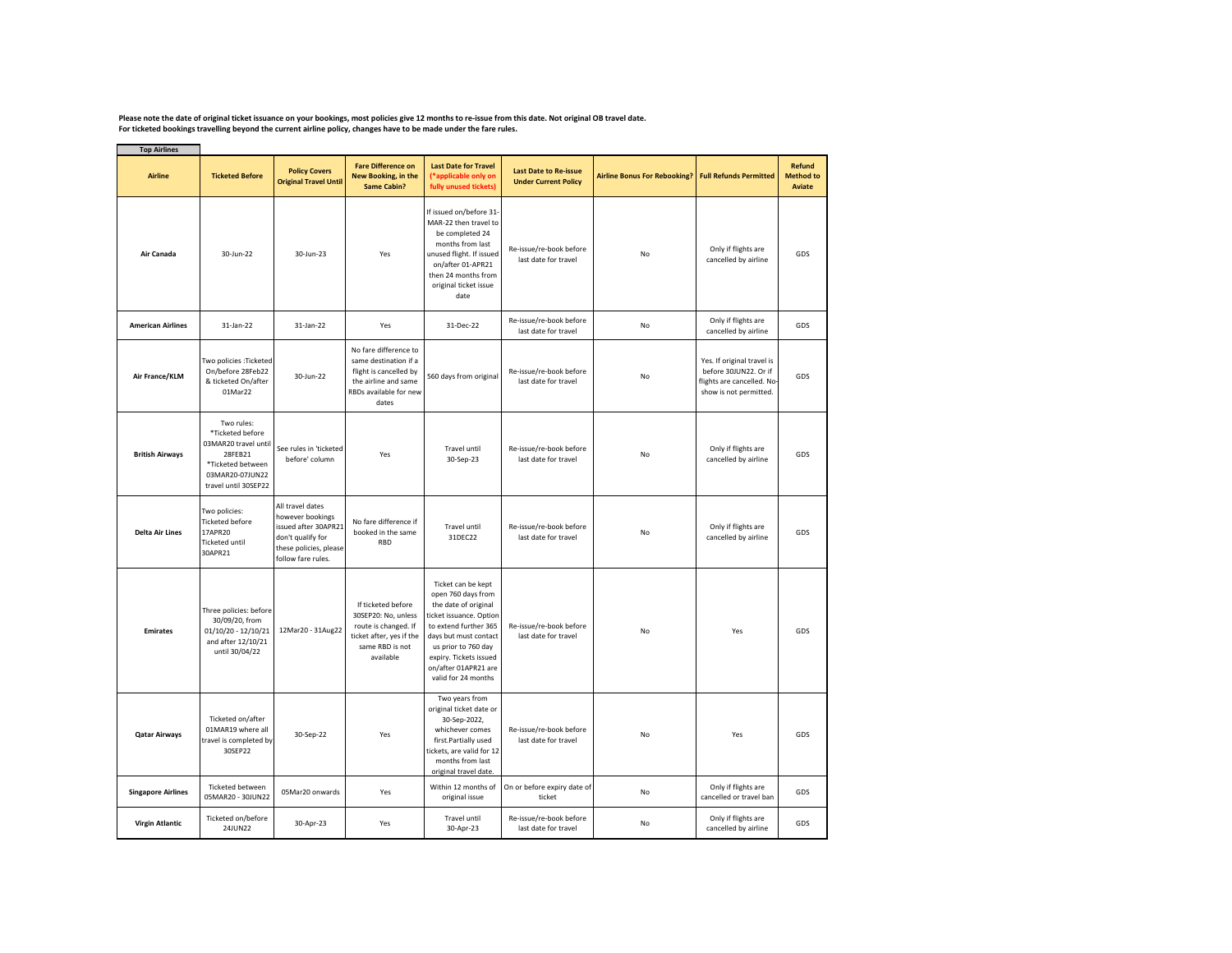| <b>Other airlines</b>       |                                         |                                                                 |                                                                                                                      |                                                                        |                                                                                   |                                |
|-----------------------------|-----------------------------------------|-----------------------------------------------------------------|----------------------------------------------------------------------------------------------------------------------|------------------------------------------------------------------------|-----------------------------------------------------------------------------------|--------------------------------|
| <b>Airline</b>              | <b>Original Outbound</b><br>travel date | <b>Fare Difference on</b><br>New Booking, in the<br>Same Cabin? | <b>Last Date for Travel</b><br>(*applicable only on<br>fully unused tickets)                                         | <b>Travel voucher?</b>                                                 | <b>Full refunds allowed?</b>                                                      | <b>Refund Method to Aviate</b> |
| <b>A3 - Aegean Airlines</b> | 070CT20 - 22MAR22                       | <b>YES</b>                                                      | 12 months from<br>original date of ticket<br>issuance (not<br>departure date)                                        | <b>YFS</b>                                                             | Only if flights are cancelled<br>by airline                                       | GDS                            |
| <b>AM - Aeromexico</b>      | All                                     | Yes                                                             | 12 months from<br>original date of ticket<br>issuance (not<br>departure date)                                        | Yes, one year from<br>first original travel                            | Only as per fare rules                                                            | <b>BSP Link</b>                |
| <b>AT - Roval Air Maroc</b> | 30SEP20 - 15JUN22                       | <b>YFS</b>                                                      | 30-lun-22                                                                                                            | YES, Travel within 12<br>months from voucher<br>issue date             | NO, but EMDs can be<br>refunded on their expiry<br>date                           | N/A                            |
| <b>AV - Avianca</b>         | All                                     | <b>YES</b>                                                      | 12 months from<br>original date of ticket<br>issuance (not<br>departure date)                                        | <b>YES</b>                                                             | Only if flights are cancelled<br>by airline                                       | <b>BSP Link</b>                |
| <b>AY - Finnair</b>         | Until 31MAY22                           | No, if flights were<br>cancelled                                | 12 months from<br>original date of ticket<br>issuance (not<br>departure date)                                        | N <sub>O</sub>                                                         | Only if flights are cancelled<br>by the airline                                   | GDS                            |
| <b>BI - Royal Brunei</b>    | Until 31MAR23                           | <b>YES</b>                                                      | 12 months from<br>original date of ticket<br>issuance (not<br>departure date) or<br>31MAR23, whichever is<br>earlier | YES. EMD valid for 1<br>year                                           | Only if flights are cancelled<br>by airline                                       | GDS                            |
| <b>BR-EVA</b>               | Until 31MAY22                           | <b>ALL</b>                                                      | 12 months from<br>original date of ticket<br>issuance (not<br>departure date)                                        | N <sub>O</sub>                                                         | Only if flights are cancelled<br>by airline                                       | GDS                            |
| CX - Cathay Pacific         | Ticketed prior to<br>31DFC23            | <b>YFS</b>                                                      | 31-Dec-22                                                                                                            | YES, travel until<br>31DEC23, provided<br>change is made by<br>31DEC22 | Yes if travel before<br>31MAR21, after this date<br>only if flights are cancelled | GDS                            |
| DI/DY/D8 - Norwegian        | Tickets issue<br>after19NOV20           | <b>YES</b>                                                      | 12 months from<br>original last travel date                                                                          | N <sub>O</sub>                                                         | Only if flights are cancelled<br>by airline                                       | GDS                            |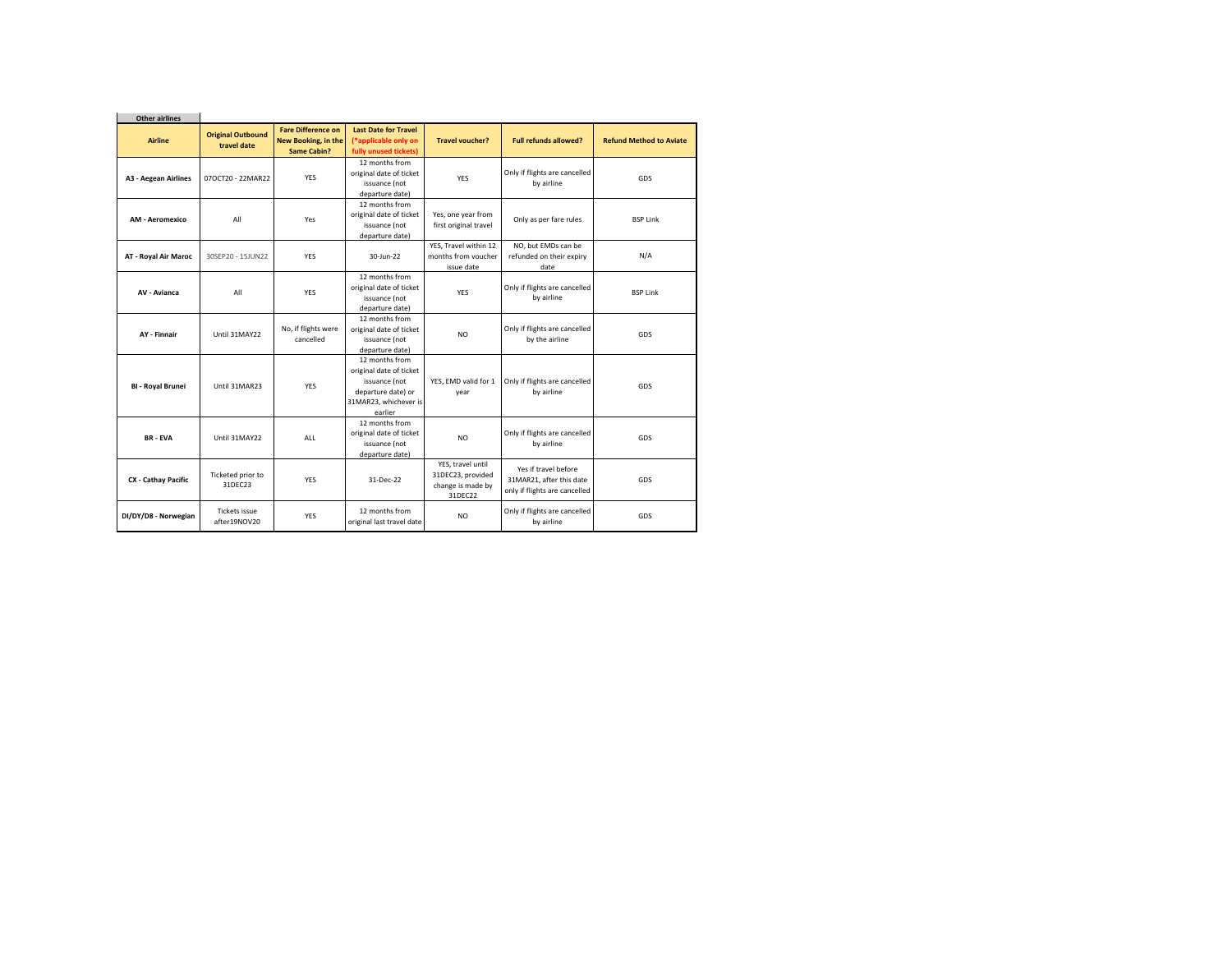| <b>Airline</b>                 | <b>Original Outbound</b><br>travel date | <b>Fare Difference on</b><br>New Booking, in the<br><b>Same Cabin?</b>                                                                                 | <b>Last Date for Travel</b><br>(*applicable only on<br>fully unused tickets)                                                            | <b>Travel voucher?</b>                                          | <b>Full refunds allowed?</b>                                                        | <b>Refund Method to Aviate</b> |
|--------------------------------|-----------------------------------------|--------------------------------------------------------------------------------------------------------------------------------------------------------|-----------------------------------------------------------------------------------------------------------------------------------------|-----------------------------------------------------------------|-------------------------------------------------------------------------------------|--------------------------------|
| El- Aer Lingus                 | Until 30SFP22                           | YES                                                                                                                                                    | 12 months from<br>original date of ticket<br>issuance (not<br>departure date)                                                           | No                                                              | Only if flights are cancelled<br>by airline                                         | GDS                            |
| <b>ET - Ethiopian Airlines</b> | Until 30SFP22                           | <b>YFS</b>                                                                                                                                             | Travel until 30SEP22. It<br>tickets are older than<br>12 months, otherwise<br>travel within 12<br>months of original<br>ticket issuance | YES, to travel until<br>30SEP22 or one year<br>from issue date. | If flights have been<br>affected by Covid-19                                        | GDS                            |
| FI - Icelandair                | ALL                                     | <b>YFS</b>                                                                                                                                             | 24 months from<br>original date of ticket<br>issuance (not<br>departure date)                                                           | <b>YES</b>                                                      | Only if flights are cancelled<br>by airline and no other<br>option has been offered | GDS                            |
| GF - Gulf Air                  | <b>Ticketed before</b><br>31MAY22       | NO, if on the same<br><b>RBD</b>                                                                                                                       | 18 months from<br>original date of ticket<br>issuance (not<br>departure date)                                                           | YES, travel within 18<br>months from ticket<br>issuance         | Only if flights are cancelled<br>by airline or due to UK<br>travel restrictions     | GDS                            |
| IB - Iberia                    | ALL (If flights are<br>cancelled)       | <b>YES</b>                                                                                                                                             | 12 months from<br>original date of ticket<br>issuance (not<br>departure date)                                                           | YES (excludes IT<br>bookings)                                   | Only if flights are cancelled<br>by airline                                         | GDS                            |
| KQ - Kenya Airways             | <b>Ticketed before</b><br>31MAR22       | YES                                                                                                                                                    | 12 months from<br>original date of ticket<br>issuance (not<br>departure date)                                                           | Rebooking to be done<br>within ticket validity                  | Only if flights are cancelled<br>by airline                                         | GDS                            |
| LA - LATAM                     | ALL                                     | If flights were<br>cancelled, rebook on<br>the same RBD and<br>no fare diff will<br>apply. Tickets<br>reissued after<br>30Jun22, will have<br>no value | 12 months from<br>original date of ticket<br>issuance (not<br>departure date)                                                           | N <sub>O</sub>                                                  | Only if flights are cancelled<br>by airline                                         | GDS                            |
| JL - Japan Airlines            | ALL (If flights are<br>cancelled)       | <b>YES</b>                                                                                                                                             | 12 months from<br>original date of ticket<br>issuance                                                                                   | One year from original<br>issue date                            | Only if flights are cancelled<br>by airline                                         | GDS                            |
| <b>MH - Malaysia Airlines</b>  | Until 290CT22 (if<br>cancelled)         | Voluntary: Yes<br>Involuntary: No if<br>same/orginal RBD                                                                                               | 15-Jan-23                                                                                                                               | YES, rebook by<br>31DEC22                                       | Only if ex-UK flights are<br>cancelled by airline                                   | GDS                            |
| <b>MK - Air Mauritius</b>      | ALL                                     | <b>YES</b>                                                                                                                                             | 24 months from<br>original date of ticket<br>issuance                                                                                   | <b>YES</b>                                                      | Only if flights are cancelled<br>by airline                                         | GDS                            |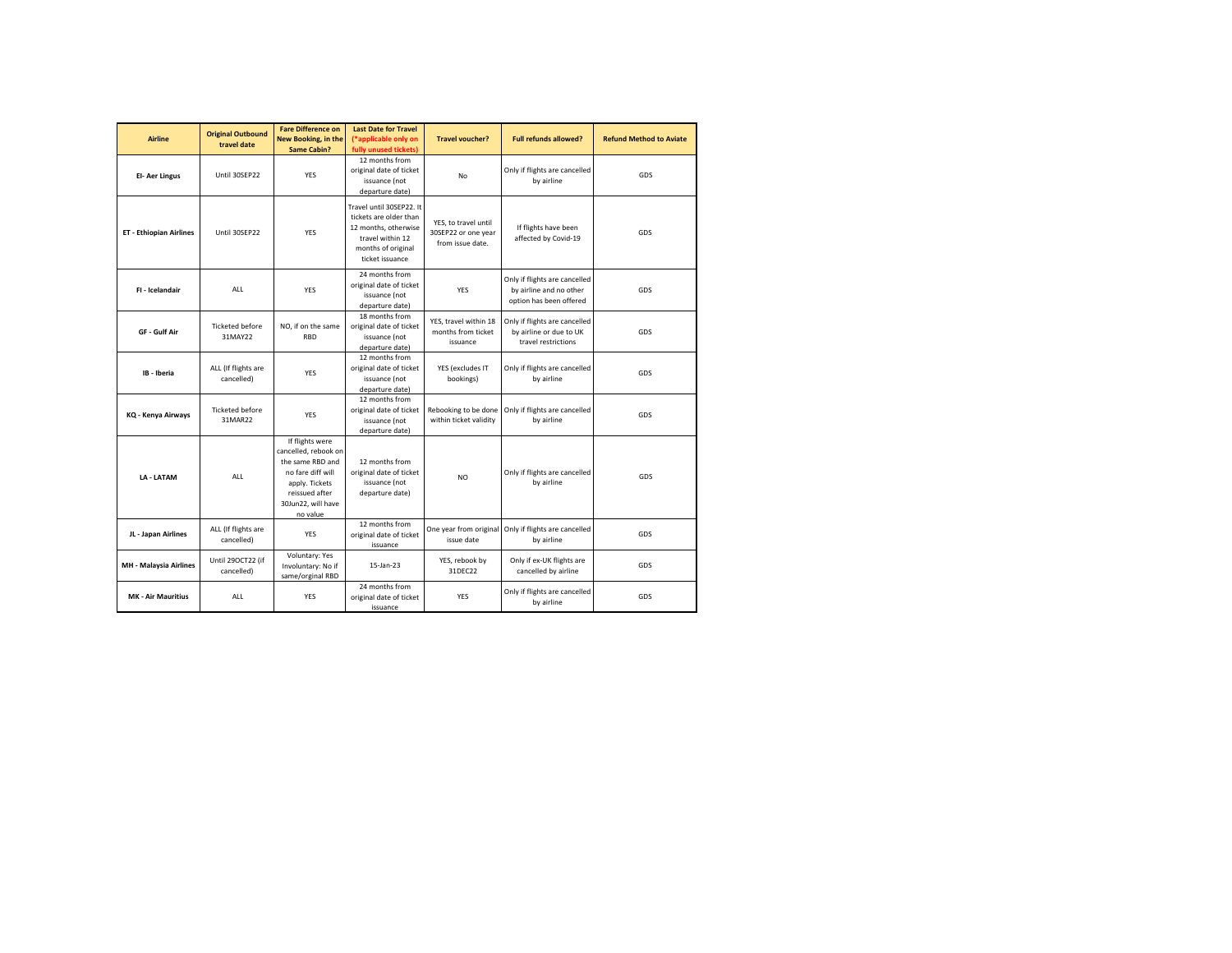| <b>Airline</b>                     | <b>Original Outbound</b><br>travel date                                                    | <b>Fare Difference on</b><br>New Booking, in the<br><b>Same Cabin?</b> | <b>Last Date for Travel</b><br>(*applicable only on<br>fully unused tickets)                                                                          | <b>Travel voucher?</b>                                                   | <b>Full refunds allowed?</b>                                                    | <b>Refund Method to Aviate</b> |
|------------------------------------|--------------------------------------------------------------------------------------------|------------------------------------------------------------------------|-------------------------------------------------------------------------------------------------------------------------------------------------------|--------------------------------------------------------------------------|---------------------------------------------------------------------------------|--------------------------------|
| MS - Egyptair                      | Until 310CT21                                                                              | YES                                                                    | 12 months from<br>original date of ticket<br>issuance (not the<br>departure date)                                                                     | YES, to be used within<br>12 months of issuance                          | Only if flights are cancelled<br>by airline                                     | GDS                            |
| NH - All Nippon Airways            | 30NOV21-15JAN22<br>(For other dates<br>please contact<br>customer support for<br>guidance) | Change of RBD not<br>permitted                                         | tickets are valid 12<br>months from issuance<br>date                                                                                                  | NO                                                                       | <b>YES</b>                                                                      | GDS                            |
| NZ - Air New Zealand               | 24JAN20-30JUN22                                                                            | <b>YES</b>                                                             | Tickets issued until<br>31JAN22 are valid until<br>31JAN23. All tickets<br>issued after this date<br>are valid for 12 months<br>from date of issuance | Yes, travel until<br>31JAN23                                             | Only if ex EU flights are<br>cancelled by the airline or<br>travel ban in place | GDS                            |
| <b>PR - Philippine Airlines</b>    | Until 31DEC21                                                                              | NO (only if re-route)                                                  | 12 months from<br>original date of ticket<br>issuance (not the<br>departure date)                                                                     | <b>YES</b>                                                               | Only if flights are cancelled<br>by airline                                     | GDS                            |
| <b>QF - Qantas</b>                 | Until 31Dec23                                                                              | YES                                                                    | Tickets issued prior to<br>20SEP21 are valid until<br>31DEC23. Tickets<br>issued after this date<br>are valid for 12 months<br>from ticket issuance   | YES, travel until<br>31DEC23                                             | Only if flights are cancelled<br>by airline                                     | GDS                            |
| RJ - Royal Jordanian               | UNTIL 28FEB22                                                                              | <b>YES</b>                                                             | Reissue by before<br>28Feb22. 12 months<br>from original date of<br>ticket issuance                                                                   | YES, EMD are valid for<br>two years from issue<br>date                   | Only if flights are cancelled<br>by airline                                     | GDS                            |
| <b>SA - South African</b>          | Ticketed prior to<br>30JUL21 (regional)<br>30OCT21<br>(international)                      | YES                                                                    | 11 months from<br>original date of ticket<br>issuance (not<br>departure date)                                                                         | YES, ticket is valid for<br>24 months. Must be<br>redeemed by<br>31MAR23 | Only if flights are cancelled<br>by airline                                     | <b>BSP Link</b>                |
| SK-Scandinavian<br><b>Airlines</b> | ALL, diff criterias<br>apply                                                               | YES                                                                    | 12 months from<br>original date of ticket<br>issuance (not<br>departure date)                                                                         | YES                                                                      | Only if flights are cancelled<br>by airline                                     | GDS                            |
| TG - Thai Airways                  | Ticketed prior to<br>30JUN21 with travel<br>before 30OCT21                                 | NO (same cabin and<br>RBD) however taxes<br>apply                      | <b>Extended to travel</b><br>until 31DEC22                                                                                                            | YES, travel until<br>31DEC22                                             | Only if flights are cancelled<br>by airline                                     | <b>BSP Link</b>                |
| <b>TK - Turkish Airlines</b>       | 21MAR20-31MAR22                                                                            | <b>YES</b>                                                             | 31MAY22 or 12<br>months from original<br>ticket issuance                                                                                              | YES, travel until<br>31MAY22                                             | Only if flights are cancelled<br>by airline                                     | GDS                            |
| TP - TAP Air Portugal              | Voluntary - until<br>30JUN21 Involuntary<br>ALL                                            | <b>YES</b>                                                             | 24 months from<br>original date of ticket<br>issuance (not the<br>departure date)                                                                     | YES, two years from<br>ticket issue date                                 | Only if flights are cancelled<br>by airline                                     | GDS                            |
| <b>TS - Air Transat</b>            | Until 31OCT22                                                                              | YES                                                                    | 24 months from<br>original date of ticket<br>issuance (not the<br>departure date)                                                                     | YES, 24 months from<br>original travel dates                             | Only if flights are cancelled<br>by airline                                     | GDS/BSPLink                    |